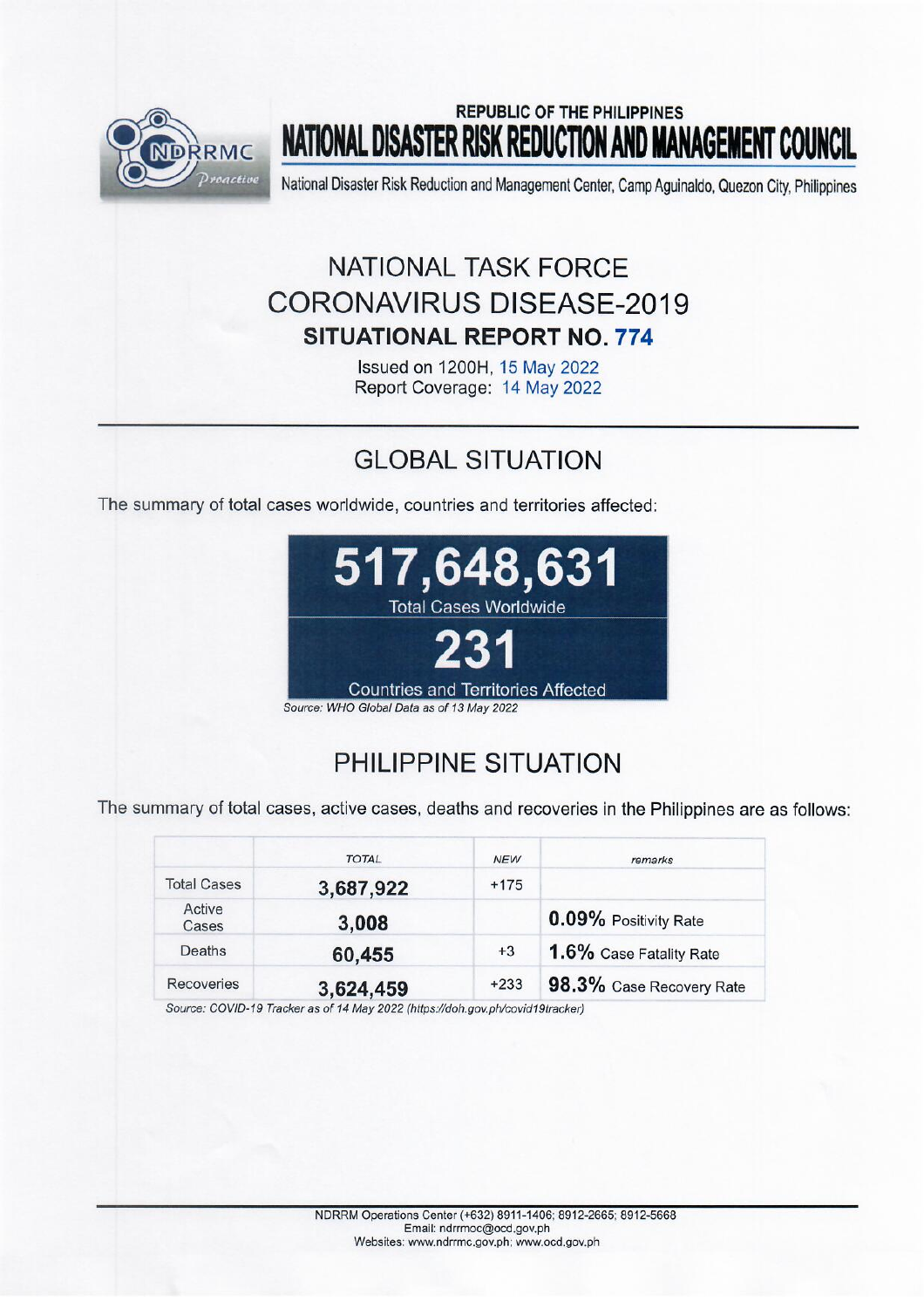### **CASES PER REGION**



The summary of total cases, active cases, deaths and recoveries per Region are as follows:

### **STATUS OF ALERT LEVEL SYSTEMS**

The summary of Alert Level System as declared by the Interagency Task Force is as follows:



**NOTE:** 

Source: IATF Resolution No. 167-A and 167-C, s. 2022

For the Chairperson, NDRRMC:

UNDERSECRETARY RICARDO B JALAD Executive Director, NDRRMC and Administrator, OCD

**REFERENCES: Reports from** World Health Organization Office of Civil Defense Department of Health

Other reports are available upon request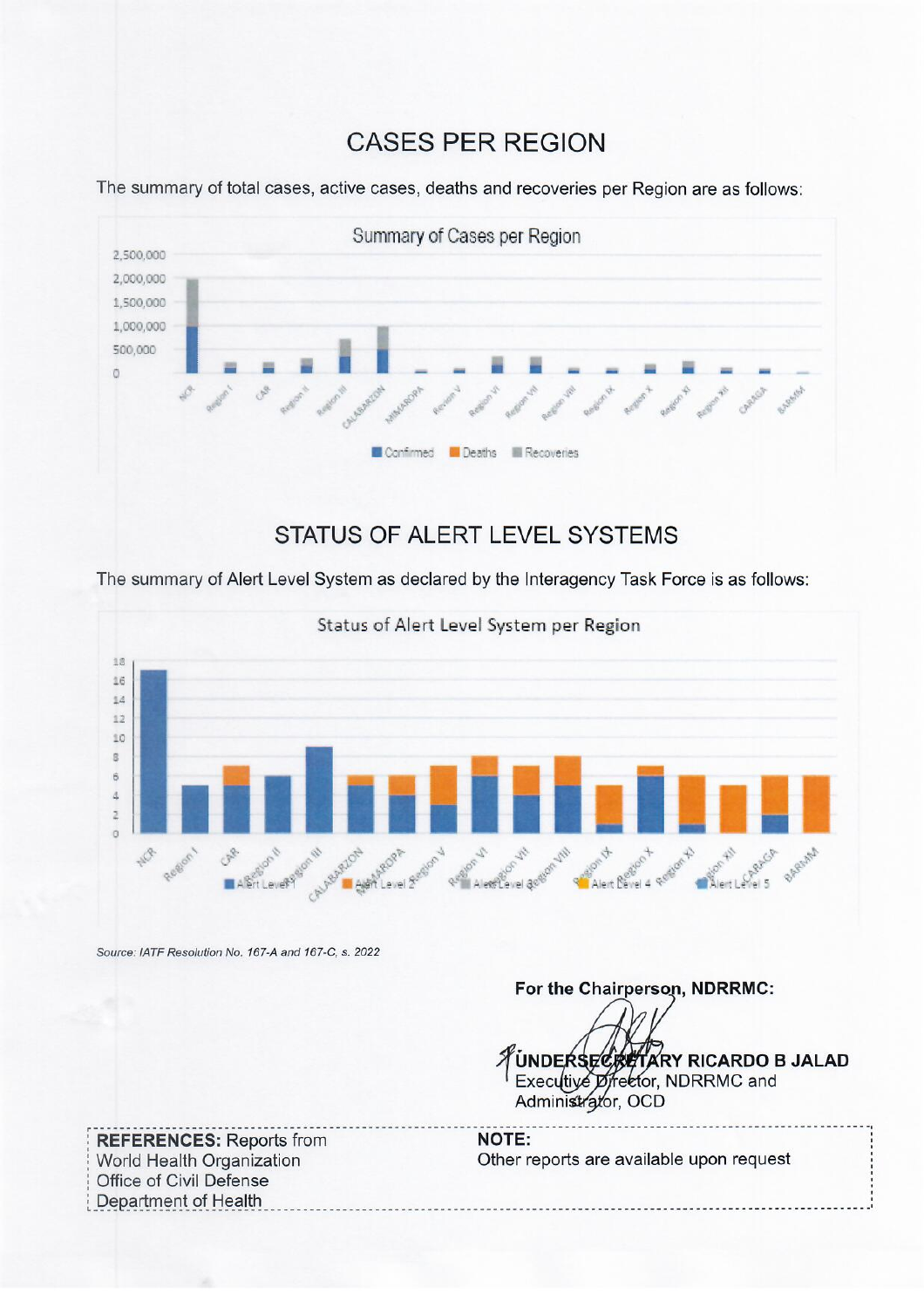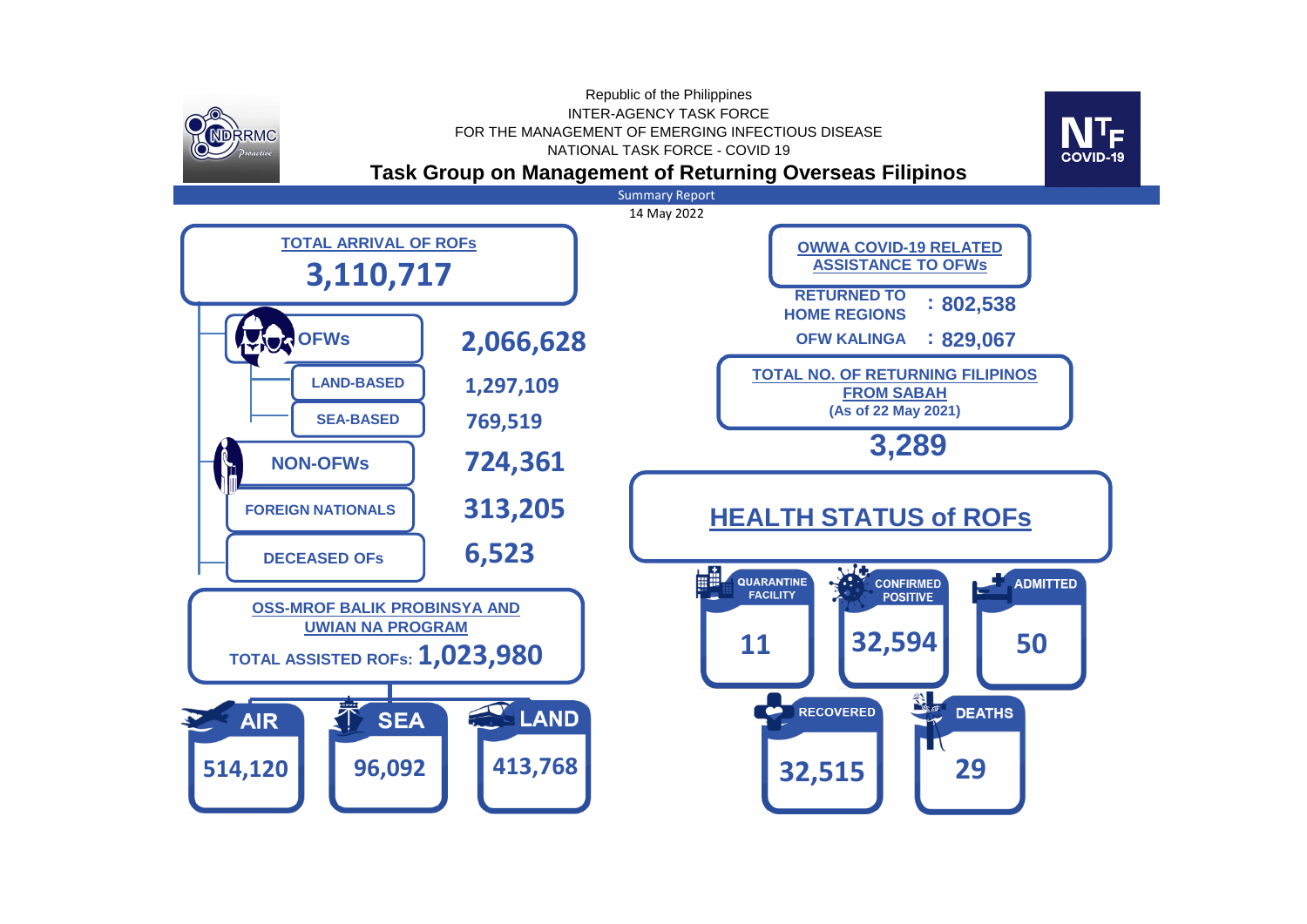

### **Task Group on Management of Returning Overseas Filipinos** Republic of the Philippines<br>INTER-AGENCY TASK FORCE<br>FOR THE MANAGEMENT OF EMERGING INFECTIOUS DISEASE<br>**NATIONAL TASK FORCE AGAINST COVID-19**



### **TG-MROF Daily Operational Report as of 14 May 2022**

| <b>ARRIVALS</b>                                                                                                                                                                     |              |                                    |              |                                  |            |                                          |                                      |                                             |                                            |                                       |                            |                            |                            |                            |          |                                              |  |
|-------------------------------------------------------------------------------------------------------------------------------------------------------------------------------------|--------------|------------------------------------|--------------|----------------------------------|------------|------------------------------------------|--------------------------------------|---------------------------------------------|--------------------------------------------|---------------------------------------|----------------------------|----------------------------|----------------------------|----------------------------|----------|----------------------------------------------|--|
|                                                                                                                                                                                     |              |                                    |              |                                  |            |                                          |                                      | <b>TOTAL ARRIVAL ON AIRPORTS: 3.028.568</b> |                                            |                                       |                            |                            |                            |                            |          |                                              |  |
|                                                                                                                                                                                     |              | NINOY AQUINO INTERNATIONAL AIRPORT |              |                                  |            |                                          | <b>CLARK</b><br><b>INTERNATIONAL</b> |                                             | <b>MACTAN-CEBU</b><br><b>INTERNATIONAL</b> |                                       | <b>LAOAG</b>               | <b>DAVAO</b>               | <b>SUBIC</b>               | <b>BOHOL-PANGLAO</b>       |          |                                              |  |
| <b>ROFs</b>                                                                                                                                                                         |              | <b>Terminal 1</b>                  |              | <b>Terminal 2</b>                |            | <b>Terminal 3</b>                        |                                      | <b>AIRPORT</b>                              |                                            | <b>AIRPORT</b>                        | <b>AIRPORT</b>             | <b>AIRPORT</b>             | <b>AIRPORT</b>             | <b>AIRPORT</b>             |          | <b>GRAND TOTAL ARRIVAL OF</b><br><b>ROFs</b> |  |
|                                                                                                                                                                                     |              | (23 April 2020 -<br>13 May 2022)   |              | (23 April 2020 -<br>13 May 2022) |            | (08 July 2020 -<br>13 May 2022)          |                                      | (05 June 2020 -<br>13 May 2022)             |                                            | (28 June 2020 -<br>13 May 2022)       | (18 June - 13<br>May 2022) | (27 June - 13<br>May 2022) | (18 June - 13<br>May 2022) | (Nov. 18 -<br>13 May 2022) |          |                                              |  |
|                                                                                                                                                                                     | <b>Now</b>   | Cumulative                         | <b>Now</b>   | Cumulative                       | <b>Now</b> | Cumulative                               | <b>Now</b>                           | Cumulative                                  | <b>Now</b>                                 | Cumulative                            | Cumulative                 | Cumulative                 | Cumulative                 | Cumulative                 | Now      | Cumulative                                   |  |
| <b>SUBTOTAL</b>                                                                                                                                                                     | 4,067        | 737,701                            | 3,266        | 882,821                          | 5,674      | 830,754                                  | 702                                  | 288,780                                     | 422                                        | 241,029                               | 405                        | 24,051                     | 22,808                     | 219                        | 16,956   | 3,110,717                                    |  |
| <b>OFWs</b>                                                                                                                                                                         | 1.666        | 554,143                            | 795          | 464.107                          | 2,824      | 520.387                                  | 527                                  | 244.024                                     | 117                                        | 170.372                               | 381                        | 15.912                     | 21.511                     | 219                        | 5.973    | 2,066,628                                    |  |
| Land-based                                                                                                                                                                          | 1.474        | 434,047                            | 595          | 280,209                          | 2,166      | 325.196                                  | 477                                  | 144.523                                     | 104                                        | 77,626                                | 352                        | 14,966                     | 20,036                     | 154                        | 4,816    | 1,297,109                                    |  |
| Sea-based                                                                                                                                                                           | 192          | 120,096                            | 200          | 183,898                          | 658        | 195.191                                  | 50                                   | 99.501                                      | 13                                         | 92.746                                | 29                         | 946                        | 1.475                      | 11                         | 1.157    | 769,519                                      |  |
| <b>NON-OFWs</b>                                                                                                                                                                     | 653          | 118,662                            | 1,027        | 323,603                          | 1.082      | 193.936                                  | 69                                   | 31.024                                      | 76                                         | 50.403                                | 24                         | 5.358                      | 1,297                      | 54                         | 2,907    | 724,361                                      |  |
| <b>Foreign Nationals</b>                                                                                                                                                            | 1.748        | 64.896                             | 1.444        | 95.111                           | 1.768      | 116,431                                  | 106                                  | 13,732                                      | 229                                        | 20.254                                |                            | 2.781                      | 0                          |                            | 8.076    | 313.205                                      |  |
| <b>Deceased OFs</b>                                                                                                                                                                 | $\mathbf{0}$ | 6,523                              |              |                                  |            |                                          |                                      |                                             |                                            |                                       |                            |                            |                            |                            | $\bf{0}$ | 6,523                                        |  |
|                                                                                                                                                                                     |              |                                    |              |                                  |            | <b>TOTAL ARRIVAL ON SEAPORTS: 75,626</b> |                                      |                                             |                                            |                                       |                            |                            |                            |                            |          |                                              |  |
| <b>ROFs</b>                                                                                                                                                                         |              | <b>MANILA</b>                      |              | <b>CEBU</b>                      |            | <b>SUBIC</b>                             |                                      | <b>BATAAN</b>                               |                                            | <b>TAWI-TAWI/</b><br><b>ZAMBOANGA</b> |                            | <b>DAVAO</b>               |                            | <b>BATANGAS</b>            |          |                                              |  |
|                                                                                                                                                                                     | <b>Now</b>   | Cumulative                         | <b>Now</b>   | Cumulative                       | Now        | Cumulative                               | <b>Now</b>                           | Cumulative                                  | Now                                        | Cumulative                            | <b>Now</b>                 | Cumulative                 | <b>Now</b>                 | Cumulative                 |          |                                              |  |
| <b>SUBTOTAL</b>                                                                                                                                                                     | 44           | 67,884                             | $\mathbf{0}$ | 1,149                            | $\Omega$   | 1,470                                    | $\bf{0}$                             | 1,372                                       | $\mathbf{0}$                               | 3,289                                 |                            | 145                        |                            | 317                        |          |                                              |  |
| <b>OFWs</b>                                                                                                                                                                         | 44           | 67,884                             | $\Omega$     | 1,149                            |            | 1.470                                    |                                      | 1.372                                       |                                            | 3,289                                 |                            | 145                        |                            | 317                        |          |                                              |  |
| Sea-based                                                                                                                                                                           | 44           | 67.884                             | $\Omega$     | 1.149                            |            | 1.470                                    | $\Omega$                             | 1.372                                       |                                            | 3.289                                 |                            | 145                        | $\Omega$                   | 317                        |          |                                              |  |
| Sources: 1) OSS Report dated 13 May 2022, 2) BOQ Report No. 724 dated 14 May 2022, 3) BOQ Human Remains Report No. 667 dated 14 May 2022, and 4) OCD BARMM Report dated 22 May 2021 |              |                                    |              |                                  |            |                                          |                                      |                                             |                                            |                                       |                            |                            |                            |                            |          |                                              |  |

### **QUARANTINE**

| <b>ROFS IN TREATMENT AND MONITORING FACILITIES</b>                                                                                  |            |                           |                              |            |            |               |            |            |  |
|-------------------------------------------------------------------------------------------------------------------------------------|------------|---------------------------|------------------------------|------------|------------|---------------|------------|------------|--|
| No. of QFs                                                                                                                          |            | <b>Confirmed Positive</b> | <b>Admitted</b><br>Recovered |            |            | <b>Deaths</b> |            |            |  |
| 11                                                                                                                                  | <b>Now</b> | Cumulative                | <b>Now</b>                   | Cumulative | <b>Now</b> | Cumulative    | <b>Now</b> | Cumulative |  |
|                                                                                                                                     |            | 32.594                    |                              | 50         |            | 32.515        |            | 29         |  |
| Source: 1) ROO Report No. 724 dated 14 May 2022. (Note: Eigures from previous reports may differ due to data verification process.) |            |                           |                              |            |            |               |            |            |  |

|                                    | <b>OSS-MROF BALIK PROBINSYA &amp; UWIAN NA PROGRAM</b><br>(Mav 25. 2020 - Mav 13. 2022) |                               |                 |                    |
|------------------------------------|-----------------------------------------------------------------------------------------|-------------------------------|-----------------|--------------------|
| <b>ROFS ASSISTED</b><br>THRU THEIR |                                                                                         | <b>MODE OF TRANSPORTATION</b> |                 |                    |
|                                    | Air (NAIA T2)                                                                           | Land (PITX)                   | Sea (N. Harbor) | <b>GRAND TOTAL</b> |
|                                    |                                                                                         |                               |                 |                    |

| <b>DESTINATION</b>                                                                                                             | Cumulative | Cumulative | Cumulative |           |  |  |  |  |
|--------------------------------------------------------------------------------------------------------------------------------|------------|------------|------------|-----------|--|--|--|--|
|                                                                                                                                | 514.120    | 413.768    | 96.092     | 1.023.980 |  |  |  |  |
| Sources: 1) OSS Report as of 13 May 2022, 2) PITX Report (Uwian Na Program) dated 14 May 2022 and *DOTr (Hatid Tulong Program) |            |            |            |           |  |  |  |  |
| Report dated 14 May 2021, *Data starting from June 2 includes LSI and APOR.                                                    |            |            |            |           |  |  |  |  |
| (Note: Figures from previous reports may differ due to data verification process.)                                             |            |            |            |           |  |  |  |  |

### **RETURNING FILIPINOS FROM SABAH**

| <b>TOTAL NO. OF RETURNING FILIPINOS</b><br><b>FROM SABAH:</b> | 3,289                                                                           |                                                                                                                                  |
|---------------------------------------------------------------|---------------------------------------------------------------------------------|----------------------------------------------------------------------------------------------------------------------------------|
| <b>First Batch</b>                                            | July 5, 2020                                                                    | 395                                                                                                                              |
| Second Batch                                                  | July 29, 2020                                                                   | 394                                                                                                                              |
| Third Batch                                                   | August 13, 2020                                                                 | 400                                                                                                                              |
| Fourth Batch                                                  | August 28, 2020                                                                 | 379                                                                                                                              |
| Fifth Batch                                                   | September 24, 2020                                                              | 400                                                                                                                              |
| Sixth Batch                                                   | November 12, 2020                                                               | 151                                                                                                                              |
| Seventh Batch                                                 | December 13-20, 2020                                                            | Failed deportation due to force<br>majeure                                                                                       |
| Eighth Batch                                                  | March 7, 2021                                                                   | 316                                                                                                                              |
| Ninth Batch                                                   | April 17, 2021                                                                  | 358                                                                                                                              |
| <b>Tenth Batch</b>                                            | May 22, 2021                                                                    | 496                                                                                                                              |
|                                                               | As of June 21, 2021, 4,683 remaining Filipinos are still in Sabah for transfer. | Source: 1) OCD BARMM Report dated 22 May 2021. (Note: Figures from previous reports may differ due to data verification process. |

**Prepared by: Reviewed by: Reviewed by:** 

**SGD MS. ARIANNE JEWEL G. PEROLA**

**MS. ARIANNE JEWEL G. PEROLA MR. MARVIN T. MANZANO, MDRM**<br>Technical Support Civil Defense Officer III **SGD**

**SGD MS. SUSANA E. QUIAMBAO** Chief, Response and Operational Coordination Division

**OWWA COVID-19 RELATED ASSISTANCE TO OFWs (March 2020 - November 2021) Returned to Home Regions 802,538 OFW Kalinga 829,067** 

*Source: 1) OWWA Monitoring Report dated November 2021.*

### *Source: 1) BOQ Report No. 724 dated 14 May 2022. (Note: Figures from previous reports may differ due to data verification process.)* **REMAINS OF DECEASED OFs**

| ÀМ                 |                             | <b>COUNTRY OF ORIGIN</b> | <b>CAUSE OF DEATH</b> |            |                   |
|--------------------|-----------------------------|--------------------------|-----------------------|------------|-------------------|
|                    | <b>COUNTRY</b>              | <b>NOW</b>               | <b>CUMULATIVE</b>     |            | <b>CUMULATIVE</b> |
|                    | <b>TOTAL</b>                |                          | 6.523                 |            | 6,523             |
| <b>GRAND TOTAL</b> | Saudi Arabia                |                          | 798                   | COVID-19   | 640               |
|                    | <b>USA</b>                  |                          | 287                   |            |                   |
| 1.023.980          | <b>United Arab Emirates</b> |                          | 149                   | <b>NON</b> | 5,883             |
| Tulong Program)    | Qatar                       |                          | 67                    | COVID-19   |                   |
|                    | Kuwait                      |                          | 51                    |            |                   |
|                    | <b>Others</b>               |                          | 5.171                 |            |                   |

0 5,171 *Source: 1) BOQ Human Remains Report No. 667 dated 14 May 2022. (Note: Figures from previous reports may differ due to data verification process.)*

**Approved by:**